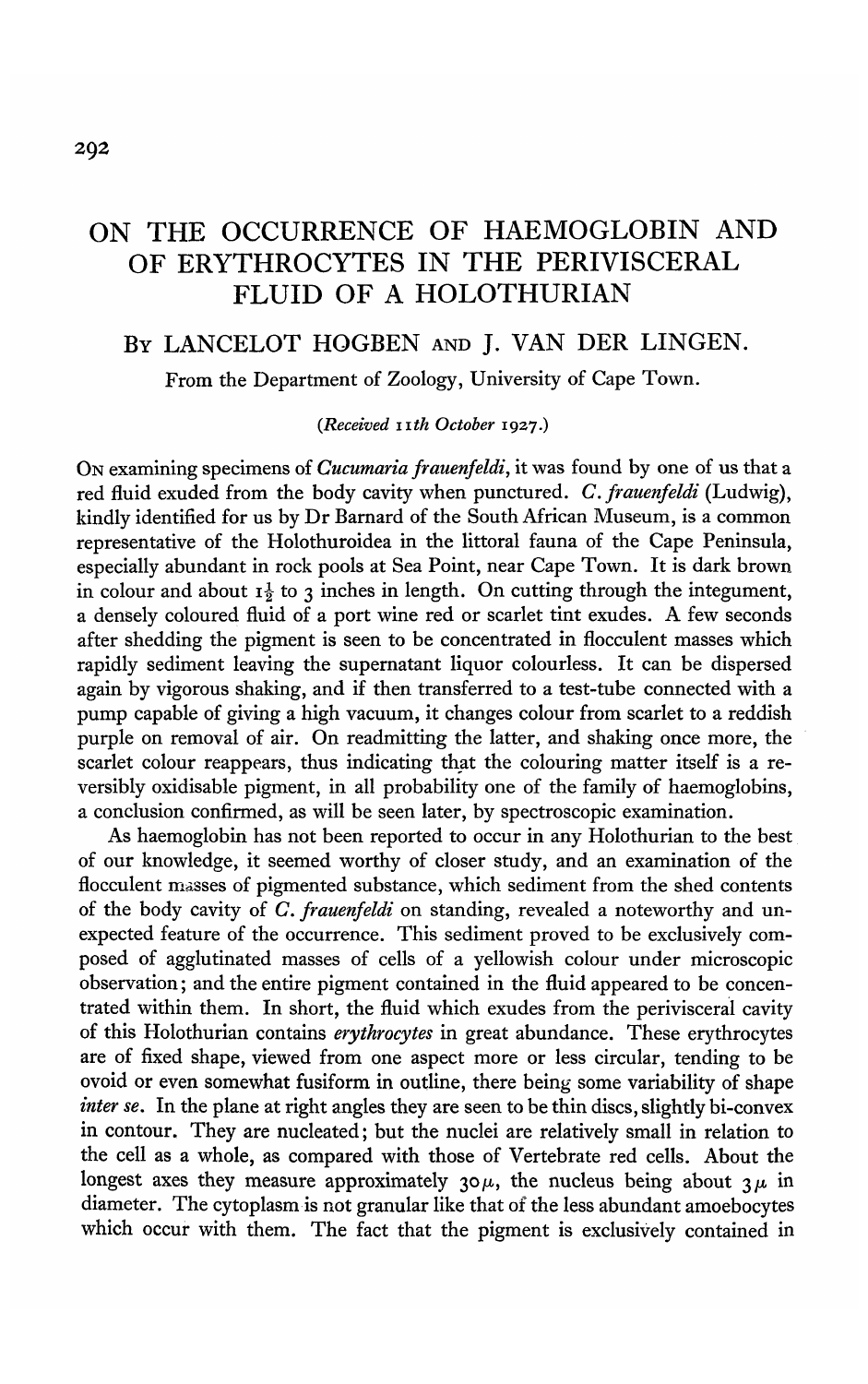them is easily demonstrated by the fact that on agglutination or sedimentation the serum is totally colourless. After centrifuging off the corpuscles and washing them repeatedly in sea water, they retain the pigment. They are readily laked by diluting the perivisceral fluid with distilled water containing a small quantity of ammonium oxalate.

A question that will at once be asked is whether these cells are found *in situ* in the perivisceral coelom or in the lacunar haemal canals, which are well developed in the Holothuroidea. On examining the organs, especially around the gut where the poorly developed vascular system of these animals is most in evidence, no sign of red vessels can be detected immediately after the fluid has been allowed to gush from the body cavity. Moreover in the freshly shed exudate the suspension of red cells is so dense as to leave little doubt that its source is in the main at least the perivisceral cavity. Some idea of the quantity of haemoglobin may be gained from the statement that 2-3 c.c. of fluid from a single individual were diluted 100 times for spectroscopic examination.

Superficial examination of the spectrum of the scarlet pigment in the freshly laked blood showed that it had the two characteristic absorption bands in the green typical of the haemoglobins; and that the reduced pigment has a single band overlapping the interspace between the  $\alpha$  and  $\beta$  bands of the oxidised form. A carboxy derivative was prepared in the usual way, but the attempts to form methaemoglobin by the ferricyanide method and to prepare the acid and alkaline haematins in the manner prescribed for the haemoglobins of mammals proved inefficacious.

Two circumstances are specially worthy of notice in this connection: (i) bubbling of H2S through a solution of Holothurian haemoglobin did not yield a compound analogous to the sulph-haemoglobins; (ii) though ammonium sulphide readily reduces the pigment, the addition of solid  $Na<sub>2</sub>So<sub>3</sub>$  either with or without  $Na<sub>2</sub>CO<sub>3</sub>$ had no effect. The spectrometric axes of the carboxy, oxy and reduced pigments of *C. franenfeldi* are compared with those of *Arenicola,* and of mammalian haemoglobin in the accompanying table which gives the wave-length corresponding to the middle point of the bands. The data are taken from papers by Barcroft and by Fox.

|                     | Arenicola      | Man     | Horse (Fox)                                           | Cucumaria                                             |
|---------------------|----------------|---------|-------------------------------------------------------|-------------------------------------------------------|
| Oxy haemoglobin     | $a$ 575<br>540 | a, 576  | $\begin{array}{c} a & 578 \\ \beta & 543 \end{array}$ | $a$ 579<br>543                                        |
| Reduced haemoglobin | 555            |         | 556                                                   | 558                                                   |
| Carboxy haemoglobin | $a$ 570        | $a$ 570 |                                                       | $\begin{array}{c} a & 573 \\ \beta & 538 \end{array}$ |

In view of the correlation between the position of the absorption bands and affinity for  $O_2$  and  $CO$ , as shown by the work of Barcroft, there is one further fact that is worthy of mention. Barcroft and Barcroft (1924) found that the unloading tension of the oxidised haemoglobin of *Arenicola* is so low that the pigment